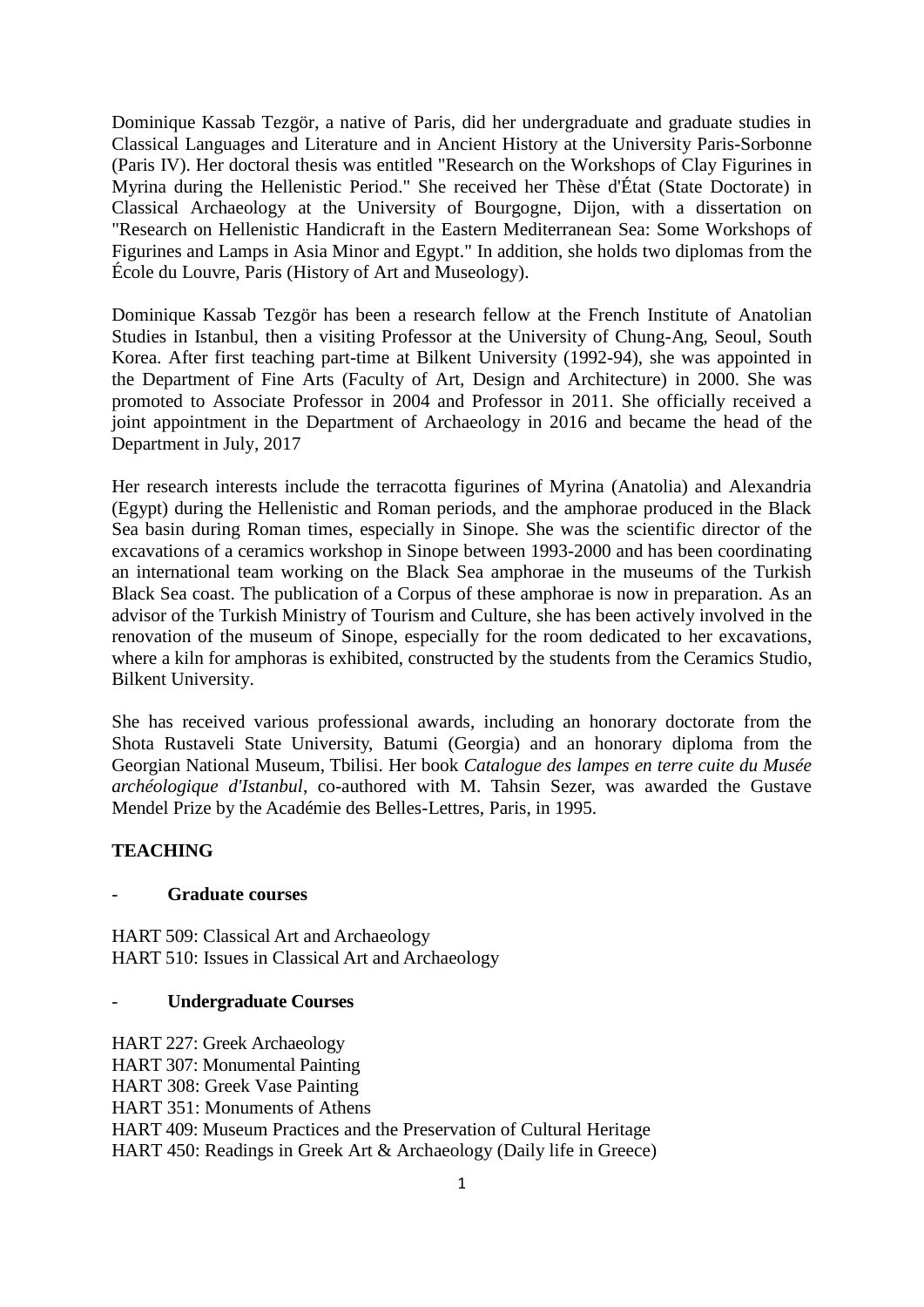FA 172: Introduction to Art and Culture FA 271: History of Art I FA 272: History of Art II FA 371: History of Art III FA 372: History of Art IV GRA 341: History of Graphic Art LAUD 374: History of Gardens

## **EDUCATIONAL DEVELOPMENT**

Regular visits to Museums together with experts of Museum Studies.

• Preparation of an exhibition room of ancient garments in the City Museum of Beypazari organized as a workshop for the students of the course HART 409 (Museum Practices and the Preservation of Cultural Heritage) in collaboration with experts of the Department of Applied Museology of the Ministry of Tourism (Fall 2013).

 Coordination of the reconstruction of a Roman kiln identical to those excavated in Sinop (2002-2006). Under the direction of Assist. Prof. Ahmet Özsalar, the architectural pieces of the kiln were made by the students in the Ceramics Studio of the Fine Arts Dept. Since 2006, this reconstructed kiln has been exhibited in the Sinop Museum. It has become a highlight of the Museum and even a hallmark of the city.

 Coordinator and Chair of a Symposium in Archaeology and History of Art with the participation of five students of Bilkent University (Fine Arts, Graphics, and Archaeology Departments) in the I. Javakhisvili State University of Tbilisi in Georgia (May 2008).

## **EXCAVATIONS AND RESEARCH IN MUSEUMS**

• Head of the international team working on the Black Sea amphorae in the Museums of the Turkish Black Sea coast, 2002-2004.

• Scientific director of the Turco-French Archaeological mission of Sinop, 1993-2002 (in collaboration with the Archaeological Museum of Sinop). Excavation of an amphora workshop active in the Roman period.

• Scientific co-director of the archaeological survey in Tekir (Knidos), July 1984, 1985, 1986 and 1987 (IFEA and CNRS).

### **MUSEOLOGY**

• Member of the Scientific Committee of the exhibition of Muharrem Kayhan's personal collection of antiquities in the Arkas Sanat Merkezi, Izmir (November 2015).

• Advisor to the Ministry of Culture and Tourism for the renovation of the Archaeological Museum of Sinop for the competition of the "Best Museum of Europe," organized by the Council of Europe, 2010.

• Advisor to the Ministry of Culture and Tourism for the organization of the room dedicated to the excavations of the amphora workshops in the Archaeological Museum of Sinop, 2002-2006.

• Organization and coordination of the exhibition of the Tbilisi Academy of Fine Arts in the Art Gallery of the Faculty of Art, Design and Architecture, Bilkent University (April 2007).

• Organization and coordination of the exhibition of the Bilkent University Fine Arts Department in the Academy of Fine Arts in Tbilisi and in the Ajara State Museum of Arts in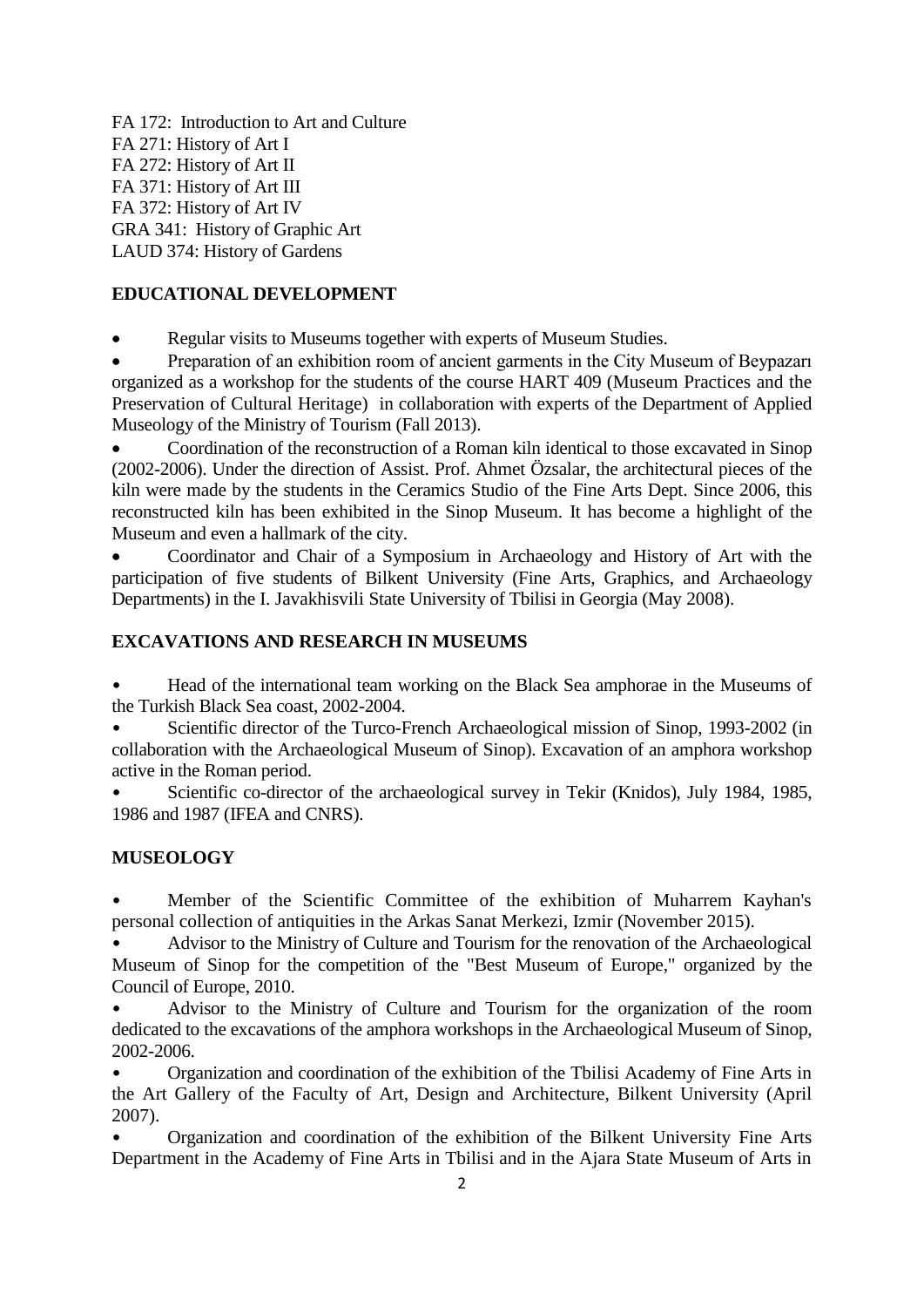Batumi, Georgia (March-April 2006).

### **ORGANISATION OF ARCHAEOLOGICAL SYMPOSIUMS**

• Organization of the International Workshop "Anatolian Rivers between East and West" at Bilkent University, November  $17<sup>th</sup>$ -19<sup>th</sup>, 2016, in collaboration with Assist. Research Prof. Anca Dan (Centre National de la Recherche Scientifique - École Normale Supérieure, Labex TransferS, Paris), Assoc. Prof. Stéphane Lebreton (University of Artois, Arras, France) and Senior Researcher Dr. Nino Inaishvili (Niko Berdzenishvili Institute, Shota Rustaveli State University, Batumi, Georgia). It was the first of a series of three (May  $4<sup>th</sup> - 7<sup>th</sup>$ , 2017, second Workshop in the State University of Batumi, Georgia; September 28<sup>th</sup>-October 1<sup>st</sup>, 2017, third Workshop organized at the French Institute for Anatolian Studies, Istanbul).

• Organization of an international symposium: *Sinope. The Results of Fifteen Years of*  Research, May 7<sup>th</sup>-9<sup>th</sup>, 2009. Financed by TÜBITAK and Geocell [\(www.sinope.bilkent.edu.tr\)](http://www.sinope.bilkent.edu.tr/). This symposium, organized under the auspices of Bilkent University, the Governorship and the Municipality of Sinop, gathered 25 scholars of 11 countries (all the Black Sea countries and England, France, and the USA). The Proceedings have been published (in the journal *Ancient Civilizations from Siberia to Scythia*, Leiden: Brill).

• Organization of an International Round Table in Batumi (Georgia) and Trabzon (Turkey) in collaboration with Dr. Nino Inaishvili, Head of the Archaeological Department of the Niko Berdzenishvili Research Institute: *Production and Trade of Amphorae in the Black Sea*, PATABS I (April 2006). This Round Table has now become a regular event: it has been followed by PATABS II in Bulgaria (September 2007) and PATABS III in Romania (October 2009). Proceedings of each meeting have been published by the host institution. The next PATABS is scheduled to be held in Turkey.

## **INVITED LECTURES, SEMINARS AND TALKS (2007-2017)**

"Frescoes in the Minoan and Mycenaean civilizations during the Bronze Age," Seminar, Tbilisi State Academy of Art, Georgia, November 3rd, 2016.

• "Frescoes and paintings in the Archaic and Classical Periods in Greece," Seminar, Tbilisi State Academy of Art, Georgia, November 4<sup>th</sup>, 2016.

"History of museums through the ages," Lecture, Shota Rustaveli State University of Batumi, Georgia, May 22<sup>nd</sup>, 2015.

"Some concepts of museums and museology," Seminar, Archaeological Museum of Batumi, Georgia, May 23rd, 2015.

"The amphoras of Sinope. From the workshop to the centers of consumption," Lecture, Ankara University, Dil-Tarih ve Jografia Fakultesi, April 1<sup>st</sup>, 2015.

"Myrina in the shadow of Pergamon: terracotta figurines and sculptures," The  $34<sup>th</sup>$ Annual Lecture Series: Art and Archaeology in Turkey, The American Research Institute in Turkey (ARIT), co-sponsored by the Turkish-American Association / Türk-Amerikan Derneği, Ankara, March 26<sup>th</sup>, 2014.

"The excavations in Sinope: past, present, future," Black Sea – Unity and Diversity in Roman Antiquity (BSUDRA), Sinop, Turkey, organized by the European Union, Sinop, İl Özel İdaresi Proje Ofisi and Tulcea County Council (Romania), September 2<sup>nd</sup>-5<sup>th</sup>, 2013.

"Pottering along the Black Sea: Sinope and its ceramics workshops," Library Lunchtime Lecture, Bilkent University, December 16<sup>th</sup>, 2010.

• "Development of Archaeology in Southern Black Sea Littoral and the Impact on Local Cities," Shota Rustaveli State University of Batumi, Georgia, October 2<sup>nd</sup>, 2010.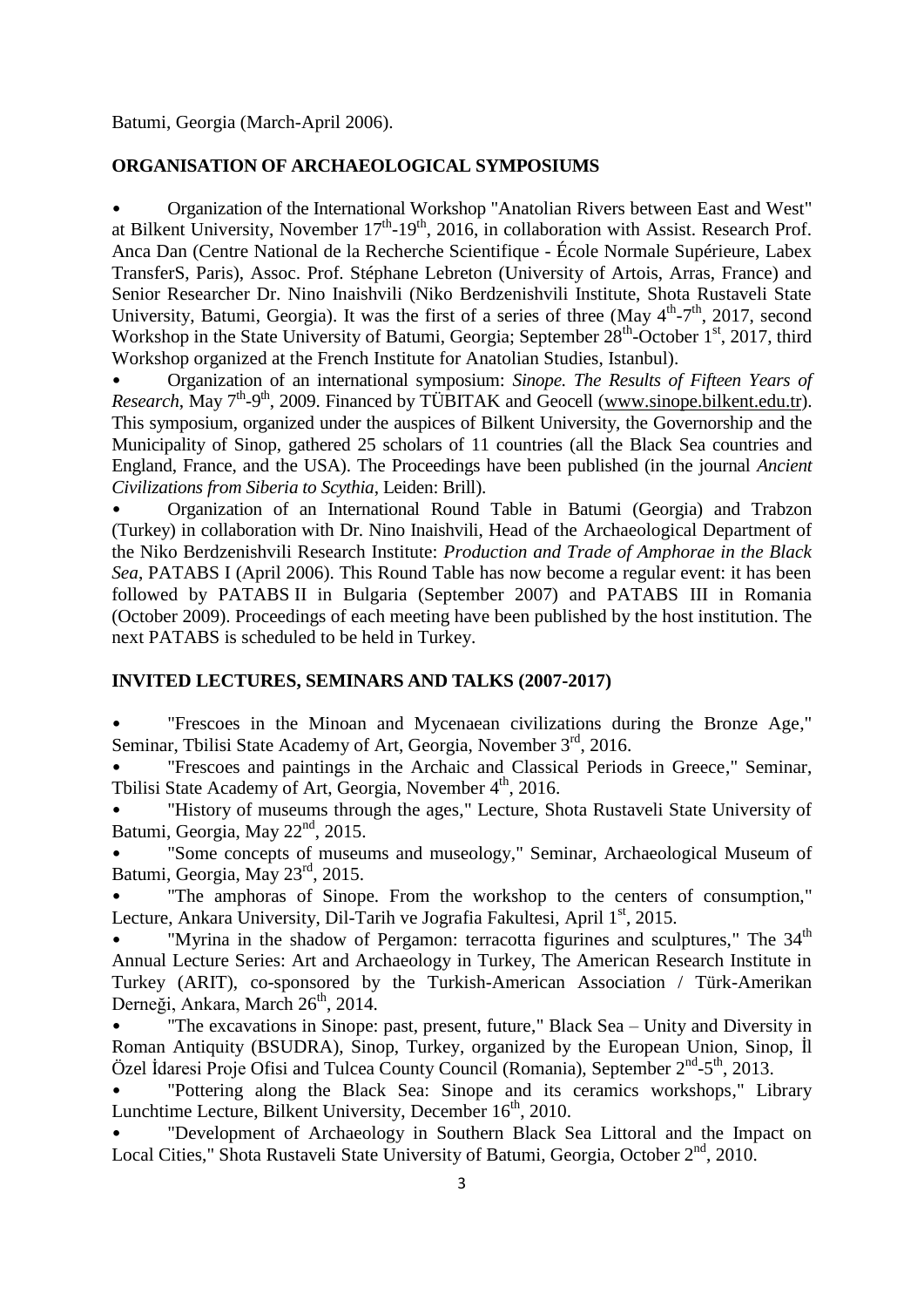• "Sinope et la production amphorique," Lecture, French Cultural Institute, Izmir, May 18th , 2010.

• "Techniques de moulage des figurines de terre cuite," Seminar MASTER 2, Civilisation antique et médiévale (Antique and Medieval Civilization), Poitiers University, France, April  $7<sup>th</sup>$ , 2009.

• "La coroplathie hellénistique," Lecture, Egyptian Cultural Center, Paris, France, March  $14^{\text{th}}$ , 2008.

• "Civilizations of Anatolia during Antiquity until Byzance," Lecture, Celebration of the 80<sup>th</sup> Anniversary of the Academy of Fine Arts, Tbilisi, Georgia, May 15<sup>th</sup>, 2007.

"Excavations of a workshop of amphoras in Sinop (Turkish Black Sea Coast)," Lecture, National Museum, Tbilisi, Georgia, March 27<sup>th</sup>, 2007.

•

#### **MAIN PUBLICATIONS (2007-2017)**

#### **BOOKS**

#### **Monographs**

- *Corpus des amphores romaines produites dans les centres de mer Noire. Collections des Musées de la côte turque de la mer Noire (Ereğli, Amasra, Samsun, Giresun, Ordu et Trabzon* (in preparation)*.*

- *Tanagréennes d'Alexandrie*, *Études Alexandrines* 13*,* Institut Français d'Archéologie Orientale, Cairo, 2007.

#### **Edited books**

- *Sinope. The Results of Fifteen Years of Research – Les Résultats de Quinze Ans de Recherche*, International Symposium (Sinop, 7-9 May 2009), *ACSS* special volume, Leiden: Brill, 2012 (= *ACSS* 16-1 et 2, 2010).

- *Production and Trade of Amphorae in the Black Sea*, PATABS I, Table Ronde internationale (Batumi-Trabzon 2006), *Varia Anatolica* XXI, 2010 (together with N. Inaishvili).

Les fouilles et le matériel de l'atelier amphorique de Demirci près de Sinope, Varia *Anatolica* XXII, 2010.

### **CHAPTERS IN BOOKS AND ARTICLES**

"The Roman and Byzantine Amphoras Used for Consumption on the Site of Balat," in G. Köroğlu, E. Güngör Alper and F. İnanan (Eds), V. Yılında Sinop Balatlar Kilisesi Kazıları (in press).

"La petite plastique de Myrina inspirée de la grande plastique de Pergame," in "L'Eolide dans l'ombre de Pergame", I. Savalli-Lestrade (ed.), Topoi, Suppl. 14, De Boccard Edition-Diffusion, Paris, 2016, pp. 285-302.

"Home, Education and Leisure in Greek and Anatolian Antiquity," Catalogue of the Exhibition of the Collection Muharrem Kayhan , Arkas Center, Izmir (in press).

"Les figurines de terre cuites grecques d'Alexandrie, témoins de la pénétration de l'hellénisme en Égypte," in P. Ballet (ed.), *Grecs et Romains en Égypte. Territoires, espaces de*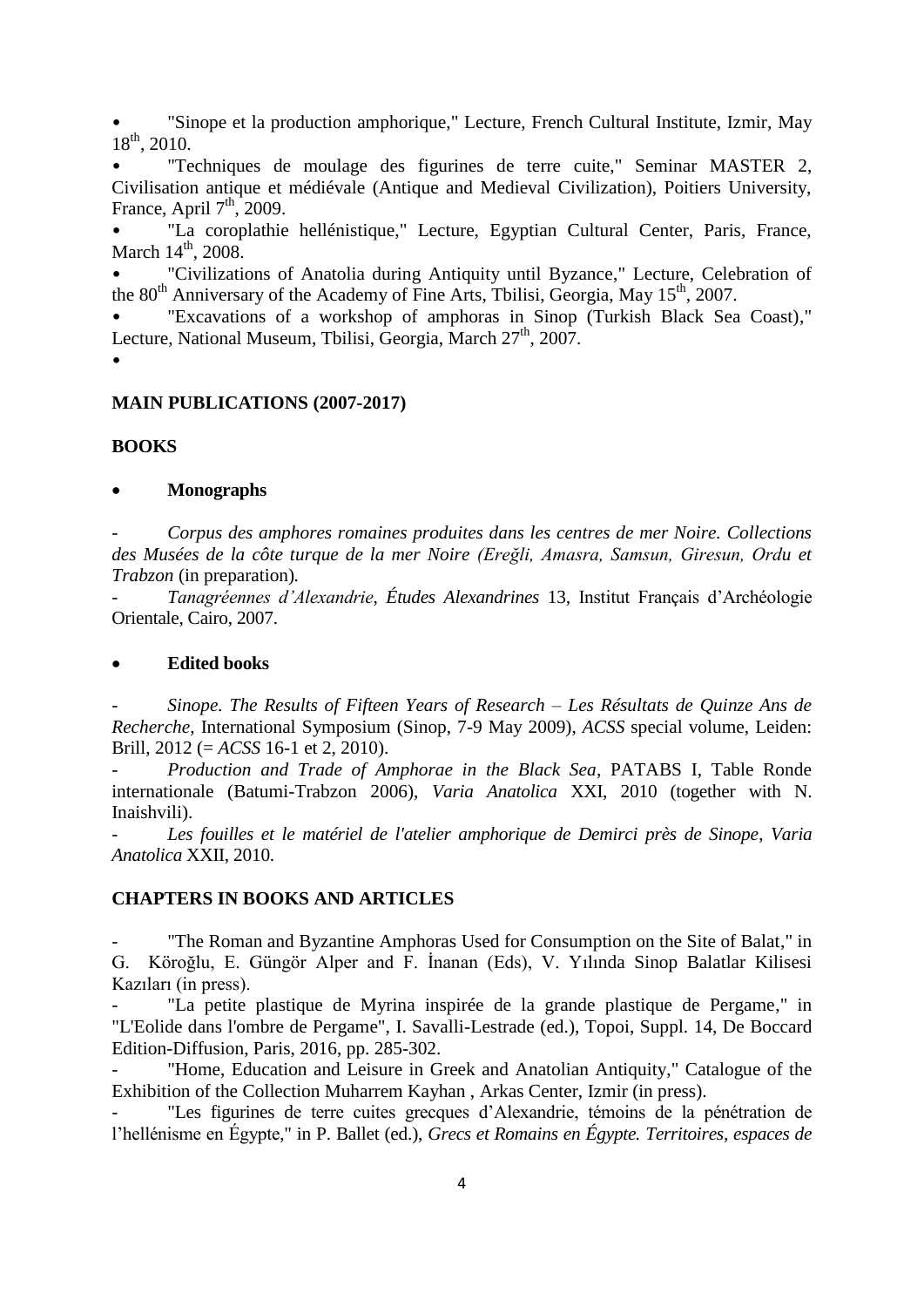*la vie et de la mort, objets de prestige et du quotidien*, Institut français d'Archéologue orientale, Bibliothèque d'Étude 157, 2012, pp. 285-295.

- "Fouilles et projets de recherche à Sinope," in O. Henry (ed.), *Premières Rencontres d'Archéologie de l'Institut français d'Etudes Anatoliennes, Archéologies et espaces parcourus,* (Istanbul, 11-13 November 2010), pp. 85-99.

[http://www.ifea-istanbul.net/Rencontres2010/VOLUME\\_RENCONTRES2010\\_L.pdf](http://www.ifea-istanbul.net/Rencontres2010/VOLUME_RENCONTRES2010_L.pdf)

- "Myrina et Alexandrie," Catalogue de l'Exposition *Tanagra, Mythe et archéologie*, Musée du Louvre, 15 septembre 2003 – 5 janvier 2004, Musée des Beaux-Arts de Montréal, 5 février - 9 mai 2004, pp. 242-253 (reprint in: Catalogue of the Exhibition Tanagras, *Figurines for Life and Eternity*, The Musée du Louvre's Collection of Greek figurines, Fundacion Bancaja, 2010, pp. 186-193).

"Les sites de Gudava et d'Ilori (Colchide): amphores de Sinope et amphores locales de l'époque romaine," *Anatolia Antiqua* XV (2007), pp. 197-214 (together with N. Kebuladze, D. Lomitashvili and M. Zamtaradze).

#### **CONFERENCE PROCEEDINGS**

"Late Roman amphorae as a Marker of International Relations of Sinope (2nd-7th c. AD)," Proceedings of the International Symposium The Black Sea Region in the Context of the Roman Empire", Athens, Greece, 5-7 May 2016, E. Petropoulos (ed.), in "Archeion Pontou", in press.

"The economic contacts of Sinope with other Black Sea centres between the  $4<sup>th</sup>$  and 7 th centuries AD," in A. Dan and H.-J. Gehrke (eds), *La mer Noire, IVe-VIIe siècles apr. J.-C. La fin d'un monde antique, début d'un ordre nouveau ?,* International Colloquium (Ecole normale supérieure, Paris 23, 24 and 25 March 2015), in press.

"Un état des travaux archéologiques sur la côte sud de la mer Noire," in H. Bru et G. Labarre (eds), *L'Anatolie des peuples, des cités et des cultures (IIe millénaire av. J.-C.-Ve siècle ap. J.-C.),* I, Colloque International de Besançon 26-27 novembre 2010, Presses universitaires de Franche-Comté, 2014, pp. 167-174.

"Les ateliers implantés sur la rive sud de la mer Noire: un état de la question," in L. Buzoianu, P. Dupont, V. Lungu, *Production and Trade of Amphorae in the Black Sea*, PATABS III, Table Ronde internationale (Constanza, 6-10 October 2009), Pontica XLVI, Supplementum II, Constanza 2013, pp. 149-163.

"Mise en valeur du patrimoine dans la ville moderne de Sinop," in *Batumi, Past and Present*, II, Proceedings in the International Conference, Batumi, 30-31 October 2010, Shota Rustaveli State University of Batumi (Georgia), 2012, pp. 361-371.

"The Reconstruction of a Roman Kiln in the Archaeological Museum of Sinop," in D. Kassab Tezgör (ed.), *Sinope. The Results of Fifteen Years of Research – Les Résultats de Quinze Ans de Recherche*, Symposium international (Sinop, 7-9 Mai 2009), *Ancient Civilizations from Scythia to Siberia* special volume, Leyde-Boston, 2012 (= *Ancient Civilizations from Scythia to Siberia* 16-1 et 2, 2010), pp. 199-216 et 543-546 (together with A. Özsalar).

"Types amphoriques romains tardifs produits simultanément à Demirci près de Sinope et dans d'autres centres de mer Noire," in C. Tzochev, T. Stoyanov et A. Bozkova (eds.), *Production and Trade of Amphorae in the Black Sea*, PATABS II, Table Ronde internationale (Kiten, Nessebar et Sredetz, Bulgaria, 26-30 september 2007), 2011, pp. 259- 264, pls. XVIII-XX.